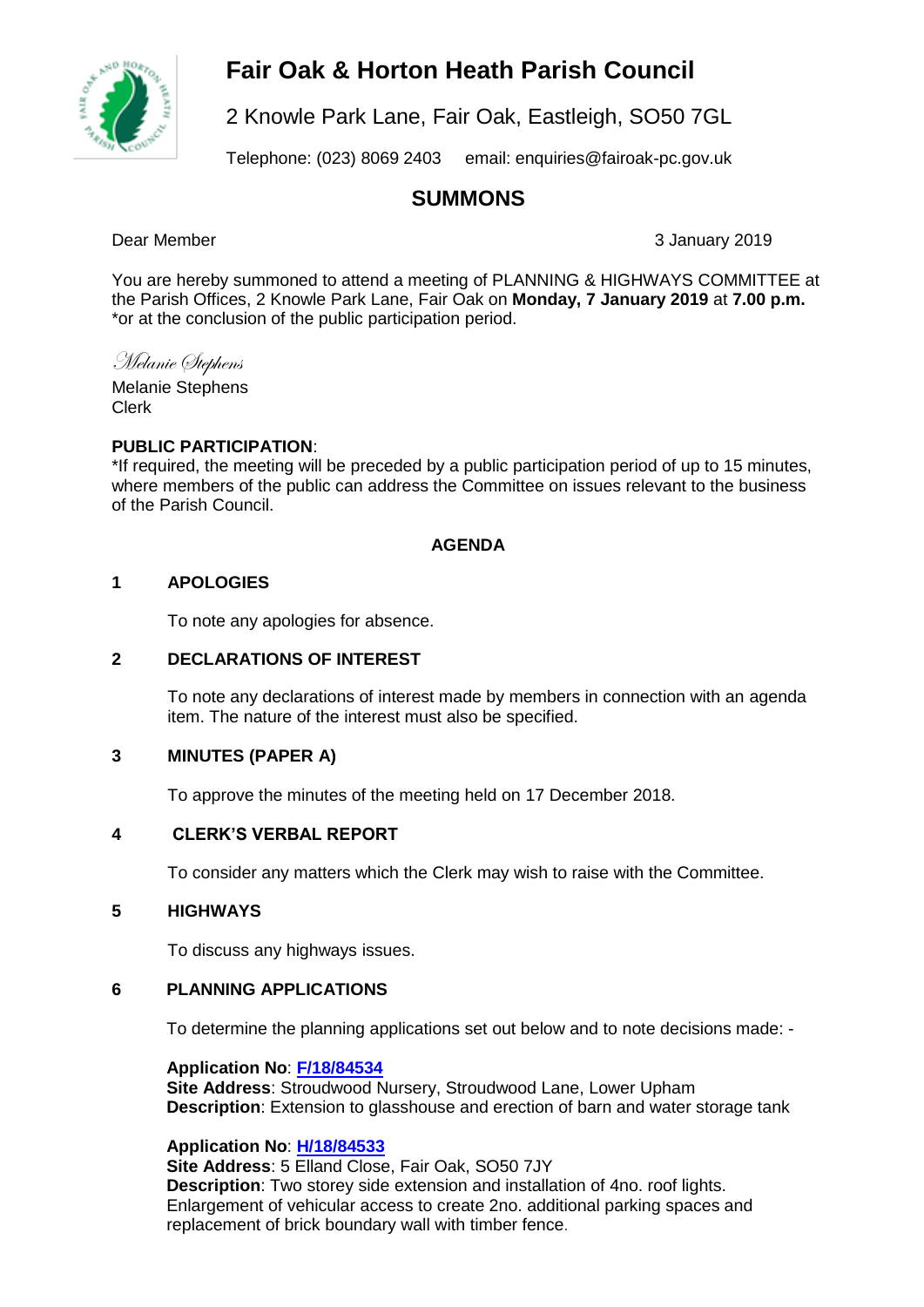#### **Application No**: **[H/18/84542](https://planning.eastleigh.gov.uk/s/papplication/a1M1v000004IjGq)**

**Site Address**: 21 Camelia Grove, Fair Oak, SO50 7GZ **Description**: Erection of single storey rear extension and raised decking area

#### **Application No**: **[RM/18/84657](https://planning.eastleigh.gov.uk/s/papplication/a1M1v000004Ipu0)**

**Site Address**: Chalcroft Farm, Burnetts Lane, West End, SO30 2HU **Description**: Reserved Matters pursuant to outline planning permission O/14/75735 (as amended by permission X/18/84413) for Phase 1A footway/cycleway for the development of up to 950 dwellings and associated infrastructure

#### **List of decisions made**

**Application Details:** T/18/84143 Consent under Tree Preservation Orders **Decision**: 6 Dec 2018 Refuse Tree Consent For Delegated Decision **Proposa:** 1 no. Maple - Fell. **Location:** 50 Ormond Close, Fair Oak, SO50 8FG

**Application Details** F/18/84461 Full planning **Decision:** 6 Dec 2018 Withdrawn By Applicant Delegated Decision **Proposal:** Change of use of upper floor flat from residential (C3 use) to retail (A1 use). **Location:** 5 Campbell Way, Fair Oak, SO50 7AX

**Application Details:** H/18/84142 Householder planning **Decision:** 4 Dec 2018 Permit Delegated Decision **Proposal:** Dropped kerb **Location:** 7 Pyle Hill, Winchester Road, Fair Oak, SO50 7GX

#### **To: Committee Members Officers**

Cllr P Barrett Cllr D Scott<br>Cllr H McGuinness Cllr P Spear Cllr P Spearey (Chairman) Cllr T Mignot

Mrs L Greenslade (Deputy Clerk)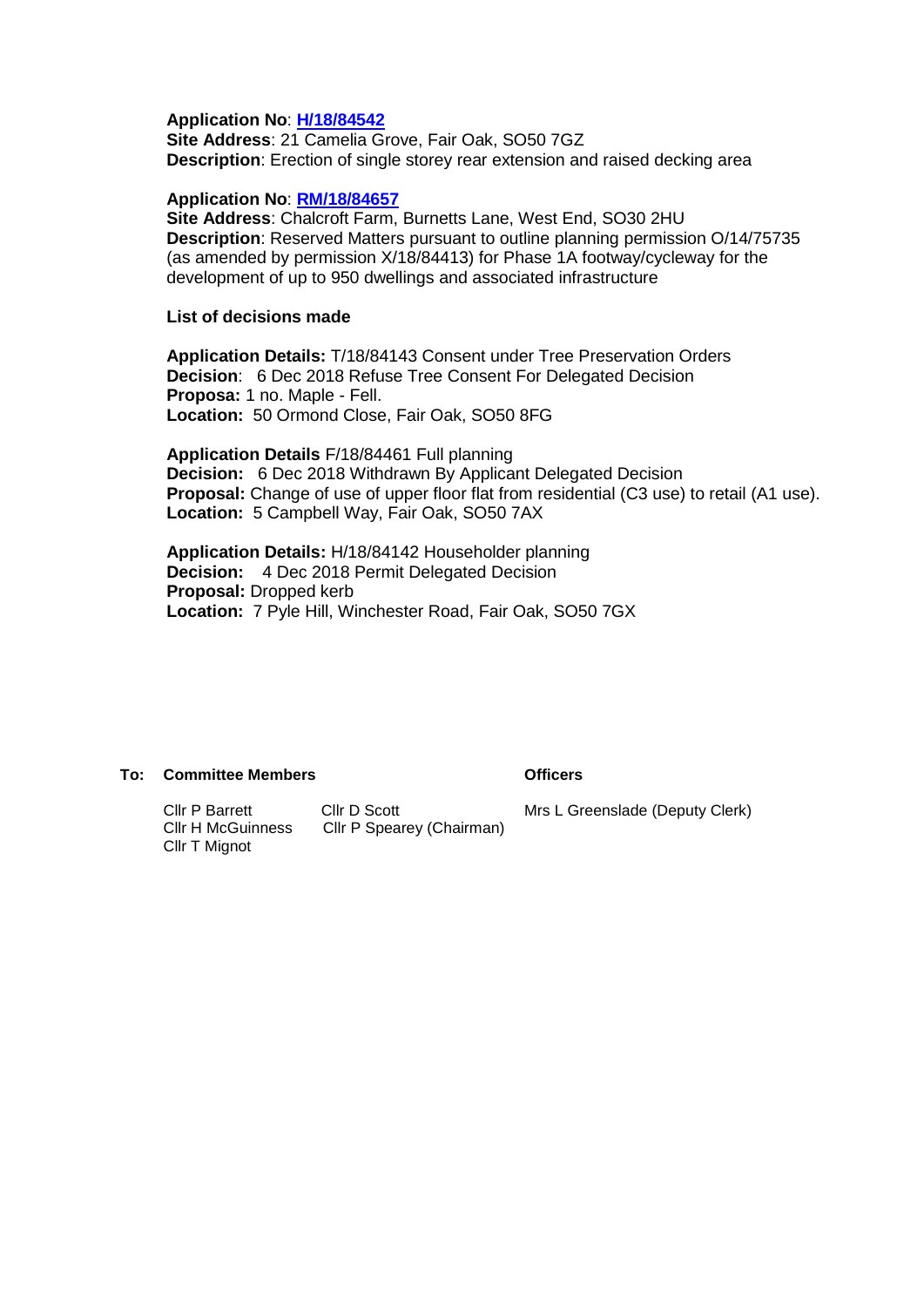**Fair Oak and Horton Heath Parish Council** 2 Knowle Park Lane Fair Oak Eastleigh SO50 7GL Telephone 023 8069 2403 Email: enquiries@fairoak-pc.gov.uk



# Minutes of the Planning & Highways Committee meeting held on Monday 17 December 2018 at 6.30 pm at 2 Knowle Park Lane, Fair Oak

**Present:** Cllrs Barrett, McGuinness, Mignot, Scott & Spearey (Chairman)

**Also in attendance:** Cllrs Bird, Couldrey, Mrs Douglas & Noel (part from item 65).

**Officers in attendance:** Mrs L Greenslade, Deputy Clerk

#### **PUBLIC PARTICIPATION**

Five members of the public were present. One expressed his concerns on screening and positioning of the proposed development at Anson Road and another resident objected to the development at Saxon Court as he felt the design was not in keeping.

#### **61 DECLARATIONS OF INTEREST**

Cllr Barrett declared a non-pecuniary interest in minute number 65 (Saxon Court), being the father in law of the owner's son. He did not take part in the discussion and did not vote.

#### **62 MINUTES**

#### **RESOLVED**

That the minutes of the meeting held on 3 December 2018 be signed by the Chairman as a correct record.

# **63 CLERK'S VERBAL REPORT**

There were no issues to raise.

#### **64 HIGHWAYS**

None raised.

# **65 PLANNING APPLICATIONS**

Cllrs discussed planning applications, and decisions, and made the following comments:

**Application No**: **[H/18/84467](https://planning.eastleigh.gov.uk/s/papplication/a1M1v000004Idi3) Site Address**:416 Fair Oak Road, Fair Oak SO50 7AD **Description**: Two storey rear extension (RESUBMISSION) **Comments**: No objection

# **Application No: [F/18/84481](https://planning.eastleigh.gov.uk/s/papplication/a1M1v000004Idsi)**

**Site Address**:Saxon Court Cottage, Saxon Court, Horton Heath, SO50 7DJ **Description**: Construction of a new residential dwelling **Comments:** No objection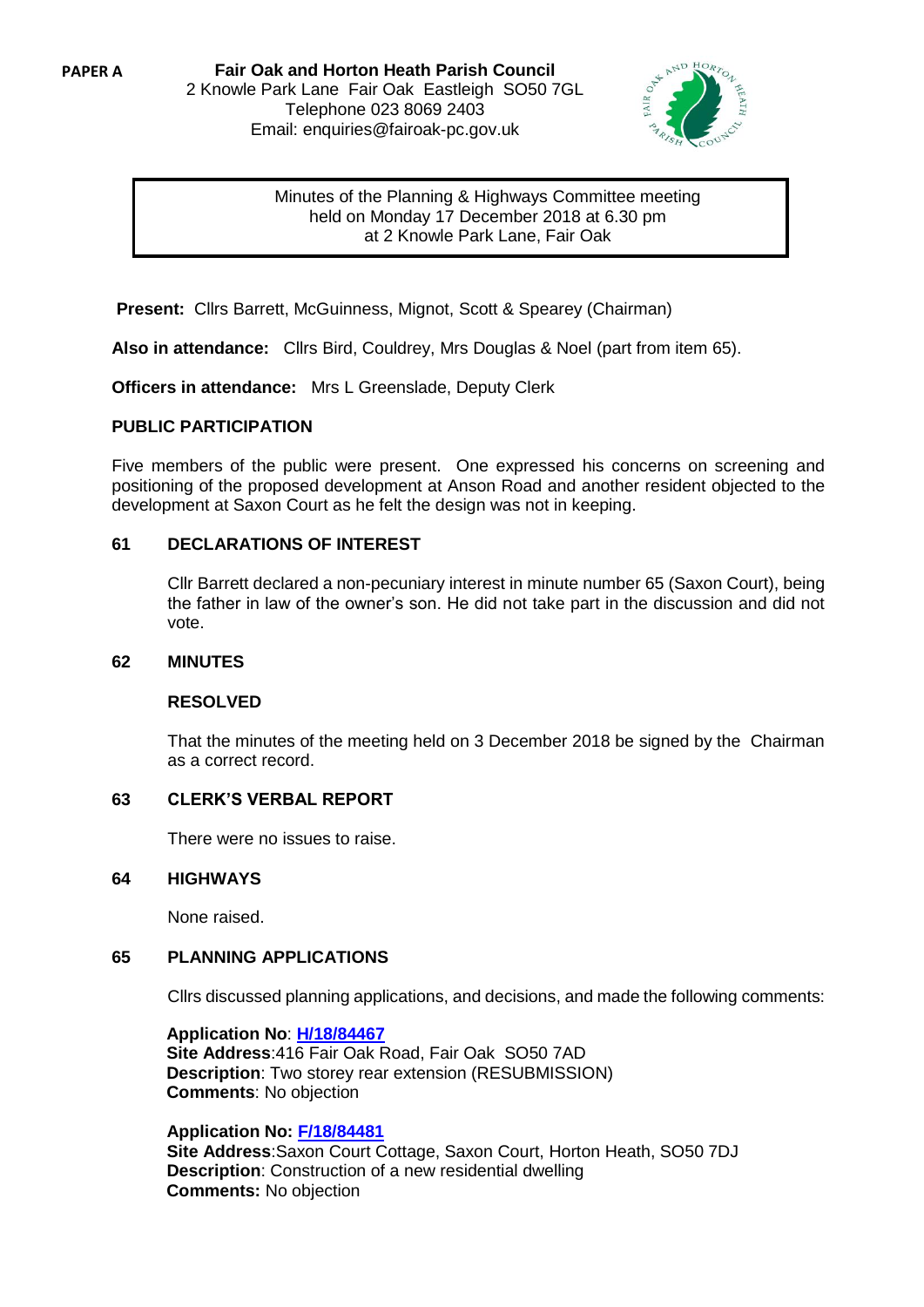#### **Application No**: **[F/18/84518](https://planning.eastleigh.gov.uk/s/papplication/a1M1v000004IiAX)**

**Site Address**:Land east of Anson Road, Horton Heath, Southampton **Description**: Detached two storey dwelling with associated landscaping, amenity areas and new access off Anson Road **Comments**: Object as the dwelling adversely affects the setting of the listed building.

#### **Application No**: **[F/18/84375](https://planning.eastleigh.gov.uk/s/papplication/a1M1v0000041MAL)**

**Site Address**: Owton Land off Burnetts Lane, Burnetts Lane, West End, SO30 2HU **Description**: Construction of a single storey farm shop in association with adjoining butchery with car parking, service area and new vehicular access. **Comments:** No objection

#### **Application No**: **[T/18/84551](https://planning.eastleigh.gov.uk/s/papplication/a1M1v000004IjJ3)**

**Site Address**: Fair Oak Lodge, Allington Lane, Fair Oak, SO50 7DB **Description**: 1 no. Oak (T21) - fell. 1 no. Sycamore (W26-46) - fell 1 no. Ash (W26-47) - fell . **Comments**: No objection subject to the Tree Officer's recommendation. The Council's Policy is to avoid losing any Oak trees and questioned whether the access could be moved to accommodate the tree.

#### **Application No**: **[T/18/84553](https://planning.eastleigh.gov.uk/s/papplication/a1M1v000004IjJo)**

**Site Address**: Fair Oak Lodge, Allington Lane, Fair Oak, SO50 7DB **Description**: 1 no. apple (G2) - fell G25, G20, G16 (mixed species) – fell **Comments:** No objection

**List of decisions made**

**Application Details**: RM/18/83278 Reserved matters **Decision:** 28 Nov 2018 Approve The Reserved Matters LAC **Proposal**: Reserved matters for the construction of 242 dwelling units and retention of 2 dwellings pursuant to outline permission O/15/77190 for residential development of 250 dwellings. (Details of appearance, landscaping, layout and scale of development only for consideration).

**Location:** Pembers Hill Farm, Mortimers Lane, Fair Oak, SO50 7EA

**Application Details:** T/18/84078 Consent under Tree Preservation Orders **Decision:** 26 Nov 2018 Consent to Tree Works for Delegated Decision **Proposal:** 1 no. Oak. Prune back two branches touching the property by up to 2.5 metres.

**Location**: 37 White Tree Close, Fair Oak, SO50 7FE

**Application Details**: H/18/83941 Householder planning **Decision:** 30 Nov 2018 Permit Delegated Decision **Proposal**: Erection of outbuilding to rear of property **Location:** 3 Clifford Place, Fair Oak, SO50 7AW

**Application Details:** H/18/84048 Householder planning **Decision:** 27 Nov 2018 Refuse Planning Permission for Delegated Decision **Proposal:** First floor side extension with dormer windows linking house to garage, conversion of existing garage to habitable accommodation and addition of front dormer window to front roof slope

**Location:** Nakuru Root, Botley Road, Fair Oak, SO50 7AN

**The plans and documents for the above applications can be access via the Eastleigh Borough Council Planning Portal by clicking on the links above***.*